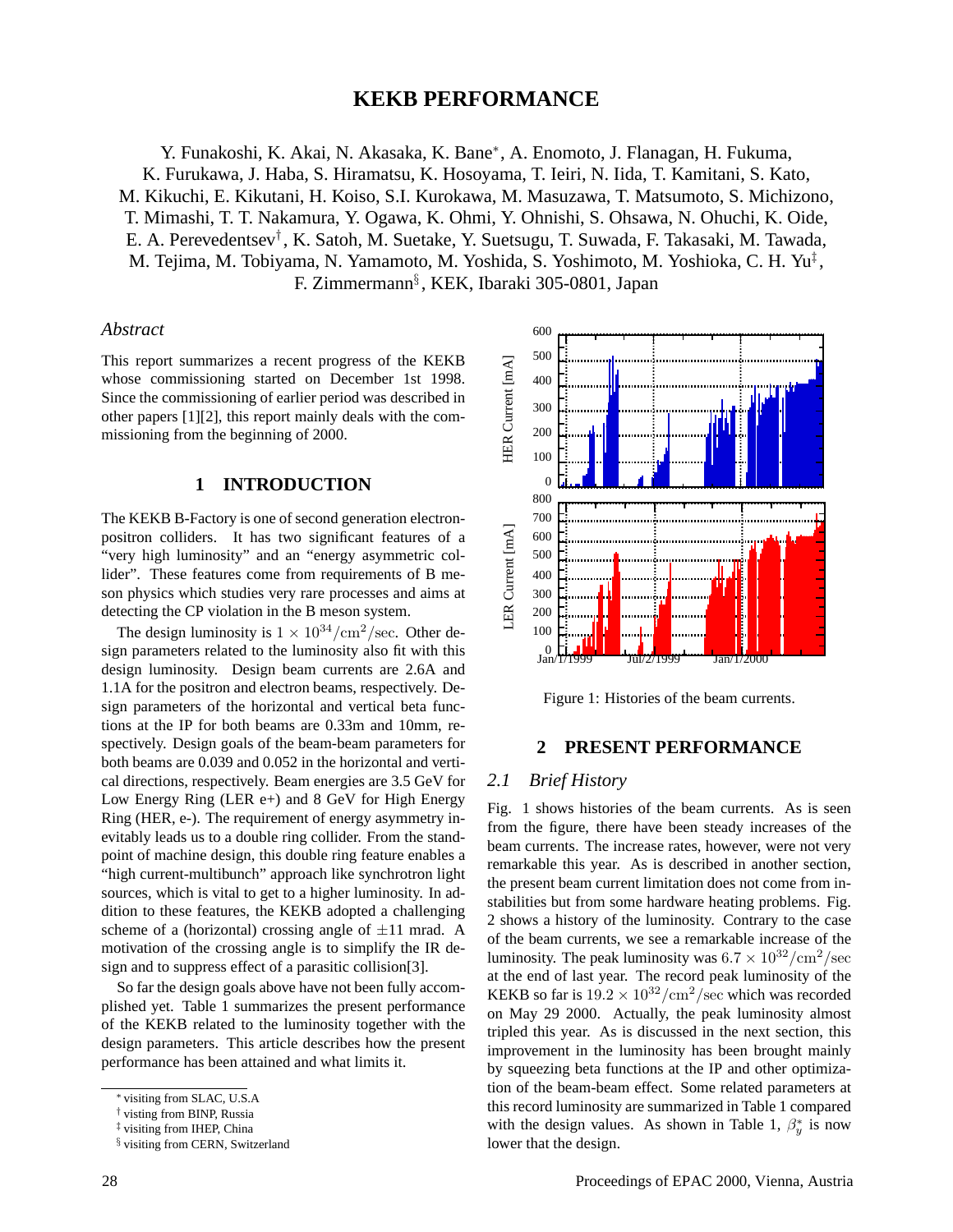

Figure 2: History of the luminosity.

## *2.2 Beam-beam parameters*

It is shown in Table 1 that the vertical beam-beam parameter of the HER is notably low compared to the design value. This is a consequence of the following two reasons. One reason is that the bunch current of the LER is limited by the hardware heating problem in usual operations. The bunch current of the LER in Table 1 is much lower than the design. The other is a single beam blowup in the LER. This problem is also discussed in another section.

To see how seriously these problems limit the beambeam parameter (and the luminosity), an experiment with fewer number of bunches was carried out. In this experiment, we used 188 bunches which is about 1/6 of that in the usual operation. In the experiment, the bunch current could be increased up to near the design, since the heating problem is less serious with the fewer number of bunches. In the usual operation, the bunch spacing is 4 RF buckets (8nsec) and the LER single beam blowup is serious as shown in Fig. 5. In the experiment, the bunch spacing was 24 RF buckets and the LER single beam blowup was not visible with this bunch spacing.

Table 2 shows a result of the experiment.  $\xi_y$  of the HER with 188 bunches was much higher than that with 1069 bunches. On the other hand,  $\xi_y$  of the LER got smaller than the case of 1069 bunches. This is because the HER beam is blown up in turn in this situation. Since the LER beam is apt to be blow up due to the beam-beam effect in the usual operation, most part of beam-beam tuning has been devoted to suppress the beam-beam blowup of the LER. It may be possible to suppress this HER beam-beam blowup with more beam-beam tuning and to get even higher  $\xi_y$  of the LER. With this 188 bunch operation, we obtained the luminosity of  $4.04 \times 10^{32}/\text{cm}^2/\text{sec}$  with almost no beam

|                                      | <b>LER</b>                                      | <b>HER</b>        |                                  |
|--------------------------------------|-------------------------------------------------|-------------------|----------------------------------|
| Hor. Emittance                       | 29                                              | $\overline{30}$   | nm                               |
| $\beta_x^*/\beta_y^*$                | $\overline{0.7}/0.007$<br>(0.33/0.010)          |                   | m                                |
| <b>Beam Current</b>                  | 565<br>(2600)                                   | 397<br>(1100)     | mA                               |
| # of bunches                         | 1069<br>(2833)                                  |                   |                                  |
| <b>Bunch Current</b>                 | 0.53<br>(0.87)                                  | 0.37<br>(0.37)    | mA                               |
| # of trains                          | 16                                              |                   |                                  |
| Bunches/train                        | $\overline{74}$                                 |                   |                                  |
| Bunch spacing                        | 8<br>(2)                                        |                   | nsec                             |
| <b>Bunch Length</b><br>(calculation) | 5.9@9.0                                         | 6.4@5.0           | mm@MV                            |
| $\xi_x$                              | 0.039<br>(0.039)                                | 0.032<br>(0.039)  |                                  |
| $\xi_y$                              | 0.036<br>(0.052)                                | 0.018<br>(0.052)  |                                  |
| $\nu_x$                              | 45.51<br>(45.52)                                | 44.519<br>(44.52) |                                  |
| $\nu_{y}$                            | 44.07<br>(44.08)                                | 42.176<br>(42.08) |                                  |
| Lifetime                             | 105@565                                         | 302@397           | $\overline{\text{mim}\omega}$ mA |
| Luminosity<br><b>Belle CsI</b>       | $19.2 \times 10^{32}$<br>$(1.0 \times 10^{34})$ |                   | /cm <sup>2</sup> /sec            |

Table 1: Present performance compared with the design. (Values in a parenthesis are the design values.)

| # of bunches             | 1069                | 188                   |  |
|--------------------------|---------------------|-----------------------|--|
| $\xi_x/\xi_y$ (LER)      | 0.039/0.036         | 0.030/0.025           |  |
| $\xi_x/\xi_y$ (HER)      | 0.032/0.018         | 0.030/0.032           |  |
| bunch current (LER)[mA]  | 0.53                | 0.70                  |  |
| bunch current (HER)[mA]  | 0.37                | 0.30                  |  |
| Luminosity $[/cm^2/sec]$ | $1.92\times10^{33}$ | $4.04 \times 10^{32}$ |  |

Table 2: Result of beam-beam experiment.

tuning. This luminosity multiplied by a factor 6 is higher than the present record of the luminosity. This means that the LER single beam blowup and the beam current limitation from the hardware heatings limit the present peak luminosity seriously.

# *2.3 Specific luminosity*

Fig. 3 shows a specific luminosity as function of the product of the beam currents in some typical fill. As is seen in the figure, the specific luminosity is not constant at relatively low beam currents. Since no single beam blowup of the LER is seen at the low beam current, this indicates that the beam-beam blowup is not negligible even at the low currents. The tendency for the specific luminosity to increase even at the low beam currents is reproduced by a beam-beam simulation[4].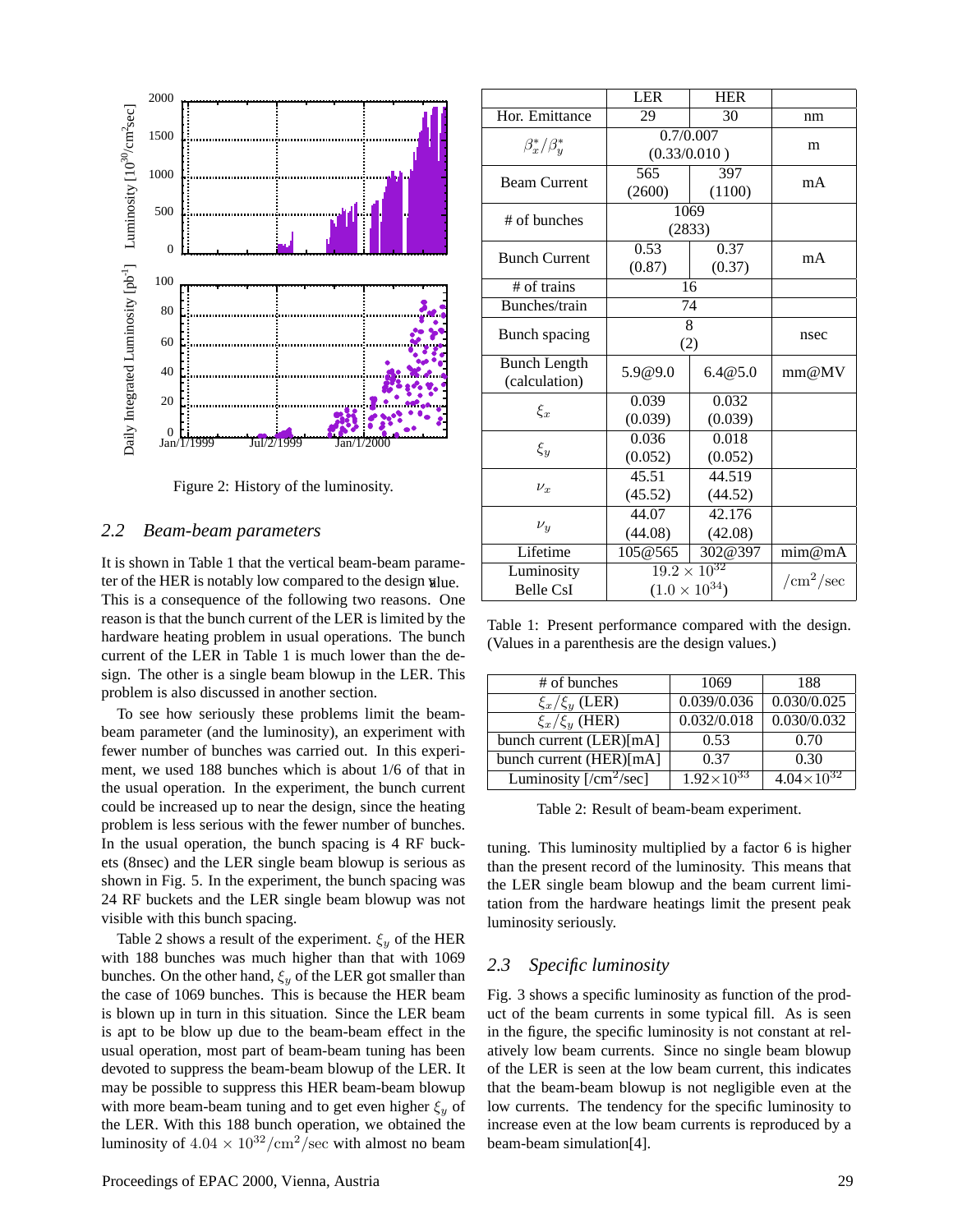

Figure 3: Specific luminosity.

|                            | typical        | record    | design |        |
|----------------------------|----------------|-----------|--------|--------|
| Charge <sup>*</sup> $(e-)$ |                | 2.0       | 1.28   | nC     |
| Charge <sup>*</sup> $(e+)$ | 0.5            | 0.82      | 0.64   | nC     |
| Inj. rate $(e-)$           | $\mathfrak{D}$ | 4.3       | 6.4    | mA/sec |
| Inj. rate $(e+)$           | 0.7            | 1.7       | 3.2    | mA/sec |
| Inj. effic. $(e-)$         | 60             | $\sim 90$ | 100    | $\%$   |
| Inj. effic. $(e+)$         | 40             | $\sim 90$ | 100    | $\%$   |
| Mode switch                | $\mathfrak{D}$ |           |        | min.   |
| $e+ < - > e-$              |                |           |        |        |

\*) at the end of LINAC

Table 3: Performance of the beam injection.

## *2.4 Integrated luminosity*

The daily integrated luminosity in Fig. 2 is that recorded by the physics detector(Belle). The delivered luminosity by the KEKB accelerator is about 10% higher than the recorded one. The total integrated luminosity from the beginning of the KEKB is 5104 pb<sup>-1</sup> as of June 15 2000.

Beam injection performance is one of the factors which affect the integrated luminosity. Table 2 summarizes the present performance of the beam injection. In the usual operation, bunch charges at the end of the injector linac (LINAC) are near its design values. Injection efficiencies are rather poor. This is partially because the ring acceptances are severely restricted by movable masks which are used for suppressing the Belle beam background. With the present KEKB injection systems, it is not possible to inject the two beams simultaneously. It takes 2 minutes to switch LINAC from the  $e+(e-)$  mode to the  $e-(e+)$ .

# **3 ROAD TO PRESENT LUMINOSITY**

# *3.1 Working point*

A relatively extensive tune survey was done in the middle of last year. We found that a region near the design tunes gave a relatively good luminosity. However, the design tune itself did not bring the best luminosity last year[5]. Fig. 4 shows a history of luminosity improvement. Only some turning points for the luminosity jump are plotted. Also shown in the figure are histories of the horizontal and vertical tunes for the LER. The HER tunes are more or less the same as those of the LER. Roughly speaking, lower



Figure 4: History of the luminosity improvement.

horizontal and vertical tunes give better results. The best luminosity in the figure is achieved with almost the same tunes as the design. The tune search in Fig. 4 was done in trial and error ways in daily tuning. The best tune found this way is coincided with the design tune which was determined from a strong-weak beam-beam simulation[3]. In Fig. 4 the luminosity from a new strong-strong beam-beam simulation[7][4] is also shown. The effectiveness of the design tunes are also confirmed by the new simulation. Moreover, the measured luminosity is roughly reproduced by the simulation. Therefore, we have now more confidence in predictive power of the beam-beam simulation.

# 3.2 Squeezing  $\beta_x^*/\beta_y^*$

As shown in Fig. 4, we squeezed  $\beta_x^*/\beta_y^*$  of both rings from 1m/10mm to 0.7m/7mm in the middle of March this year. Just after squeezing, we did not see much increase in the luminosity. However, the luminosity was raised gradually after that and the record peak luminosity of the KEKB so far was recorded with these beta values. At the beginning of June,  $\beta_x^*/\beta_y^*$  of both rings were successfully squeezed to 0.5m/6mm. However, we did not see any increase of the peak luminosity but we did see even some significant decrease in spite of relatively intensive efforts on the luminosity tuning. We have not understood the reason for this decrease. Since  $\beta^*_{y}$  is comparable to the bunch length, shortening of the bunch length may be needed to raise the luminosity by squeezing the beta functions further.

## *3.3 IP beam diagnostics and corrections*

Since the KEKB is a double ring collider, the IP beam diagnostics and corrections are much more complicated and then much more important compared to the case of conventional single ring colliders. We have to take care of (1) IP orbit offset, (2) (vertical) crossing angle, (3) waist points, (4) IP x-y coupling and (5) IP dispersion.

Our method to detect the IP offset is based on the beambeam scan observing the beam-beam deflection[5]. We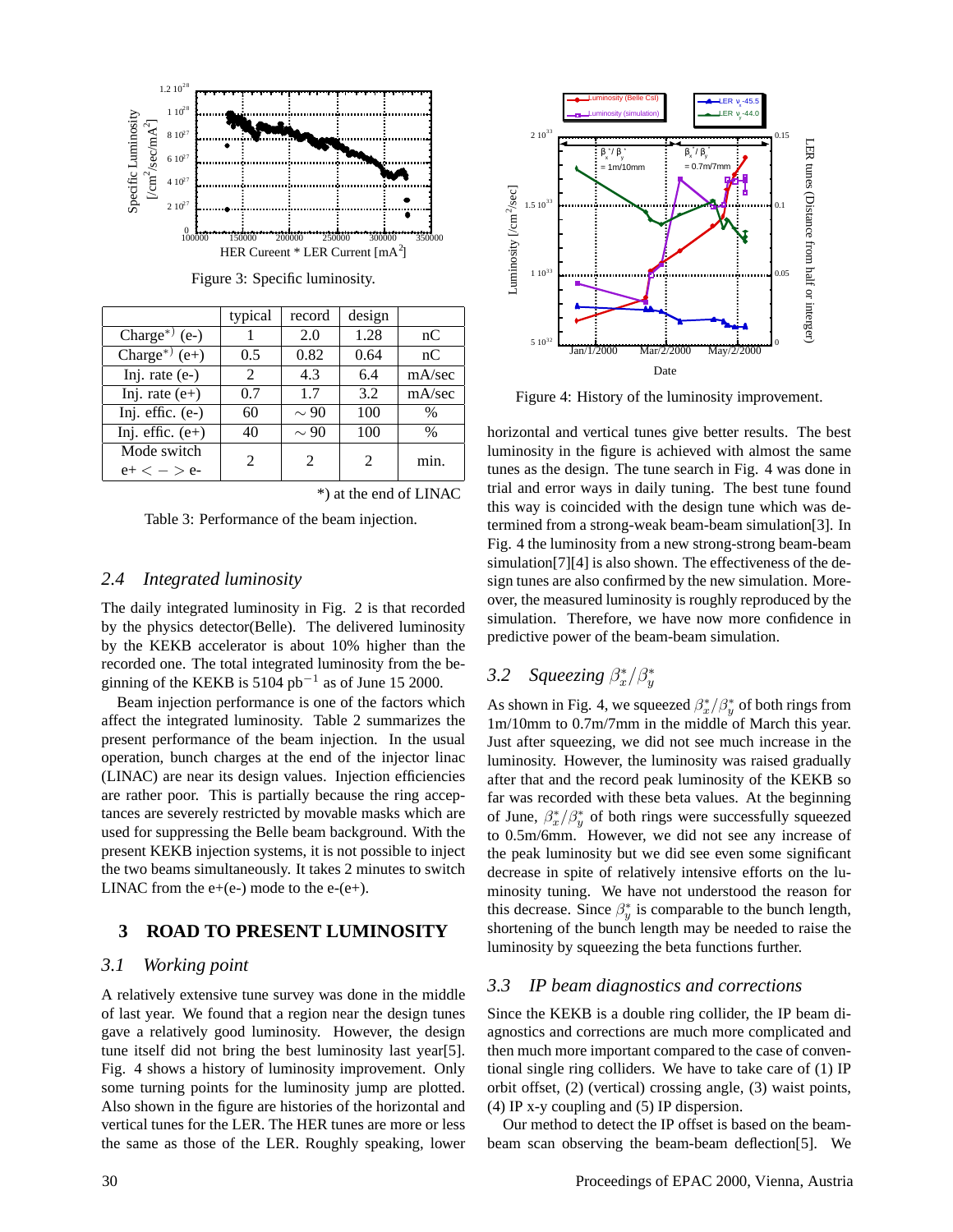have an orbit feedback system to maintain the zero-offset condition once found[6]. This system makes orbit bumps at the IP both in the horizontal and vertical directions based on information from the BPMs of the two beams around the IP. The repetition rate of the feedback is 2 or 3 seconds which is restricted by the speed of orbit measurements by the BPMs. A detection of the vertical crossing angle is done as a part of the beam-beam deflection scan. The beam-beam scan in the horizontal direction is done by scanning the collision point. The vertical crossing angle is detected as an asymmetric pattern of the vertical beambeam kick during the horizontal scan[5]. A removal of the vertical crossing angle can be done by removing this asymmetric pattern. The orbit feedback system also takes care of the crossing angle condition. Coinciding the waist points of the two rings and the collision point is also an important tuning item[5]. A simulation shows that the IP x-y coupling combined with the crossing angle is harmful for the beam-beam interaction[7]. A trial to measure the IP x-y coupling by using a pair of single-pass BPMs near the IP is in progress[8]. In the usual operation so far, optimum x-y coupling parameters at the IP are searched by manipulating skew quadrupoles to maximize the luminosity in a trial and error method. The IP dispersion is corrected in the usual dispersion correction process as is described below. All these corrections mentioned above are directly connected to the luminosity and accumulation of these corrections played an important role in increasing the luminosity.

## *3.4 Beam size ratio*

In the usual operation of the KEKB, the LER beam is apt to be blown up. In some situation where the LER beam is seriously blown up due to the beam-beam effect, the luminosity is raised by enlarging the HER beam size intentionally. When we make the HER beam size be enlarged gradually, the LER beam shrinks and the luminosity gets higher. At some optimum ratio of the vertical beam sizes, the luminosity gets the maximum. To maximize the luminosity, it is important to look for the optimum ratio of the beam sizes and to keep it. We have constructed a feedback system for the purpose of keeping the ratio constant. This feedback controls the HER beam size by making an orbit bump, which creates a vertical dispersion around the ring, at a pair of sextupoles.

# *3.5 Optics corrections*

Since the KEKB uses the unusual tunes which are very close to the integer or half-integer resonance as shown in Table 1, optics corrections are important to narrow the stop bands of the resonances. In addition to the global beta corrections, global x-y coupling corrections, global dispersion corrections and continuous close orbit corrections (CCC) are done in the KEKB[9]. The global x-y coupling and global dispersion corrections are important in the sense that decreasing the zero-current emittance contributes to the increase of the luminosity. An injection efficiency is also improved by these corrections. In the global dispersion correction process, the vertical dispersion at the IP is also corrected. We found that this is very important to raise the luminosity. Since the x-y coupling and dispersion corrections are done by making orbit bumps at pairs of sextupoles, it is very important to keep the close orbits the same. CCC is always running during the operation with the repetition time of 20 or 30 seconds. For the closed orbit correction, it is important to remove offsets of BPMs. Offset measurements for all BPMs were done by using beams[10]. The measurements were done basically by detecting changes of closed orbits when changing strength of quadruple magnets beside BPMs.

## **4 PERFORMANCE LIMITATIONS**

## *4.1 Beam current limitation*

In the present KEKB, beam instabilities do not limit the beam current so far as the bunch-by-bunch feedback system works well and the vertical chromaticity of the LER is rather large. The current limitation of the present KEKB come from heating problems of two types of hardware components. Main problems come from the following two types of components. One is movable masks which are vital to cut off the beam tail and suppress the detector background. The other is bellows near the IP. The first version of movable masks has basically two serious problems[11]. One problem is that the masks have no effective damper for trapped modes, although the Q-value of the major trapped mode amounts to several thousand. The other problem is that sliding shield fingers of the masks are too weak and intense field of the trapped modes can easily heats up or melts the fingers. Once the fingers are broken, the field of the trapped modes strays out of the chamber and results in additional heatings of other components such as bellows. Fragmentations of the broken fingers can be seeds of arcing at other places. With these original masks, we experienced four times vacuum leaks. In the second version of the movable masks, we improved the strength of the shield fingers and the cooling power. No damper for the trapped mode was installed in this version. We found that the serious synchrotron oscillations were induced due to their high-Q trapped modes depending on the mask head position. We gave up using this type of masks in the operation.

Based on the experiences above, we have been developing three different types of masks which solve the trapped mode problems in different ways[11]. Two types of them were installed in the LER at the end of May and are being tested with beams. So far the new types of masks work well. Since the masks in the LER were replaced by the new types at the end of May, we could increase the beam current to some extent as is seen in Fig. 1. Before replacing the masks, we continued to use the original masks. To lower the Q-values, the shield fingers of the masks were intentionally removed. With the original masks, only the